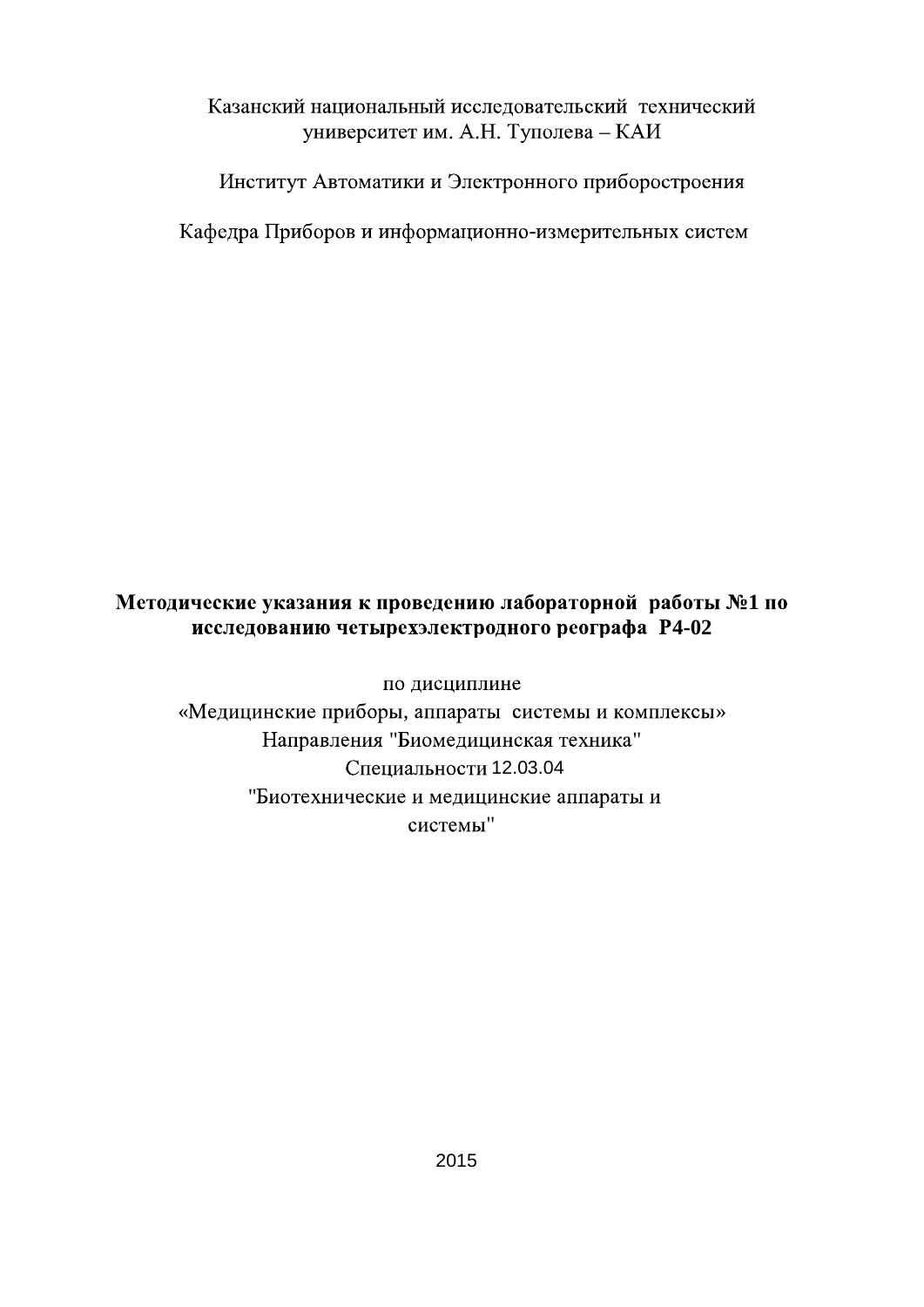Цель работы: закрепление знаний принципам  $\Pi$ O построения реографической диагностической электрической аппаратуры, принципиальной схемы реографа, основных его технических характеристик; приобретение навыков работы с прибором и экспериментальной регистрации непосредственно с конечностей пациента, ее архивации, реограммы представлении результатов в графической форме и последующей ее обработки.

для самостоятельной работы включает в себя изучение Залание принципов построения диагностической техники реографического принципа действия по функциональной и электрической принципиальной схемам аппарата Р4-02, его техническому описанию и инструкции по эксплуатации.

Работа в аудиторное время заключается в ознакомлении с экспериментально-лабораторным оборудованием, регистрации реограмм с различных участков тела пациентов, получения твердой копии результатов исследования  $\mathbf{M}$ расчете основных реографических показателей с составлением и зашите отчета.

## ОПИСАНИЕ ЭКСПЕРИМЕНТАЛЬНОГО ЛАБОРАТОРНОГО СТЕНДА И ОБЩИЕ МЕТОДИЧЕСКИЕ УКАЗАНИЯ

Лабораторная работа выполняется фронтально на экспериментально лабораторном стенде, структурная схема которого представлена на рис.1



 $P$ ис. $1$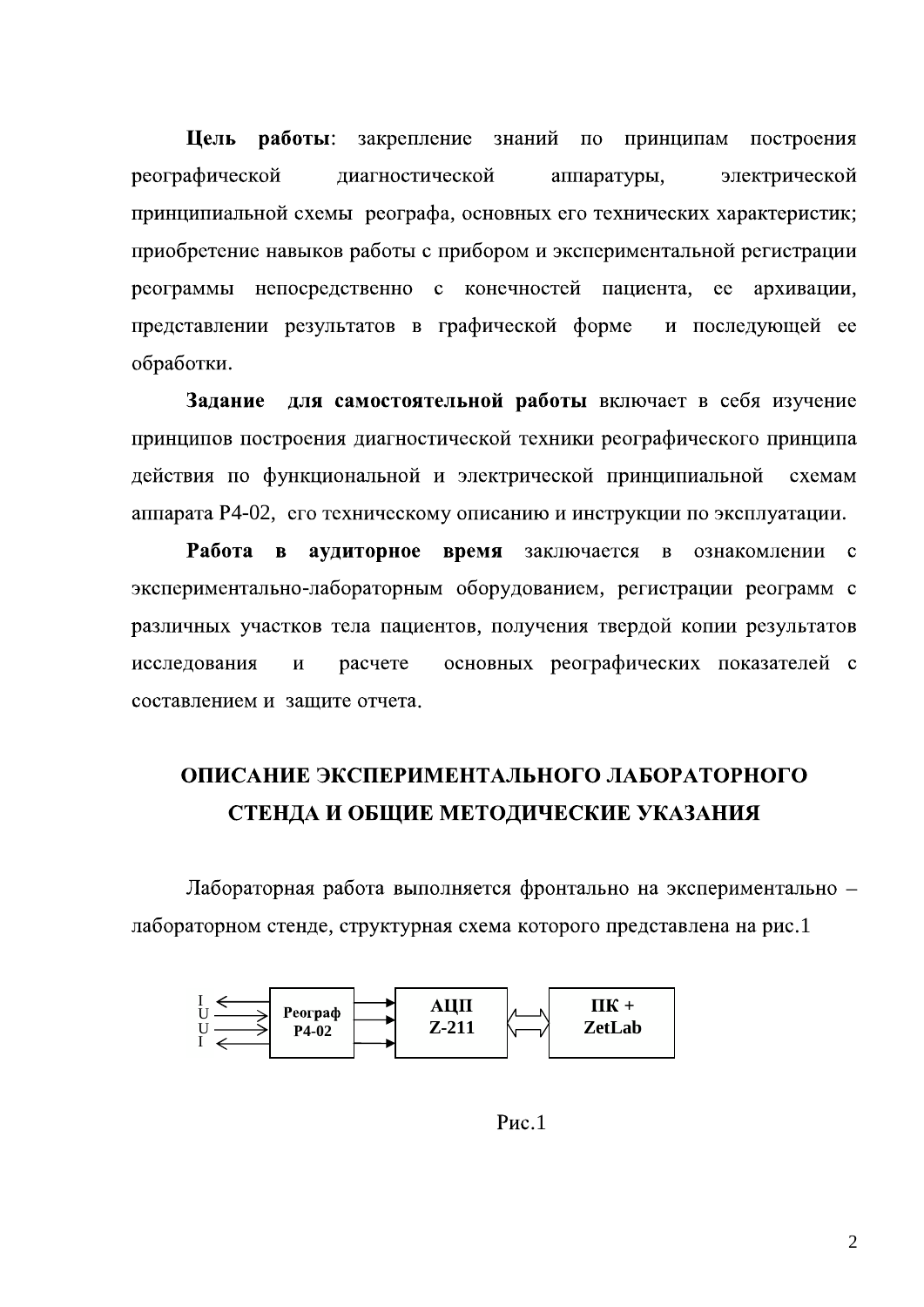Стенд состоит из собственно Реографа Р4-02, к выходу которого двухканальный аналого-цифровой преобразователь. подключен Это позволяет производить регистрацию реограммы и дифференциальной реограммы одновременно.

Аналого-цифровой преобразователь через USB - порт подключен к персональному компьютеру, оснащенному программным комплексом ZetLab.

Выполнение лабораторной работы включает в себя два этапа: этап самостоятельного исследования во внеаудиторное время и выполнение работы в аудиторное время.

Контроль усвоения материала, определенного к самостоятельной проработке осуществляется путем проведения опроса по принципам функционирования рассматриваемого аппарата.

По результатам опроса преподавателем решается вопрос о допуске студента к выполнению экспериментального исследования.

При выполнении работы студенты должны тщательным образом выполнять требования техники безопасности в лаборатории.

#### ПОРЯДОК ПРОВЕДЕНИЯ

#### ЭКСПЕРИМЕНТАЛЬНЫХ ИССЛЕДОВАНИЙ

1. Регистрация реограмм в соответствии c  $\pi/\pi$ . 5.4 проводится прибора технического описания **Tpex** вариантов расположения ДЛЯ электродов:

рука-рука (электроды располагаются на предплечьях)

- нога-нога (электроды располагаются на икроножных мышцах)
- на предплечье одной (левой) руки.

<sub>B</sub> аналого-цифровой качестве регистратора используется преобразователь, сопряженный с ПК. Для его работы необходимо запустить исполняемый файл в каталоге ZetLab (на рабочем столе).

Далее необходимо произвести настройку измерительного тракта программного обеспечения, для чего войти в меню "Сервис", "Настройка ЦАП и АЦП" и в нем выбрать частоту дискретизации АЦП 10000Гц,

 $\overline{3}$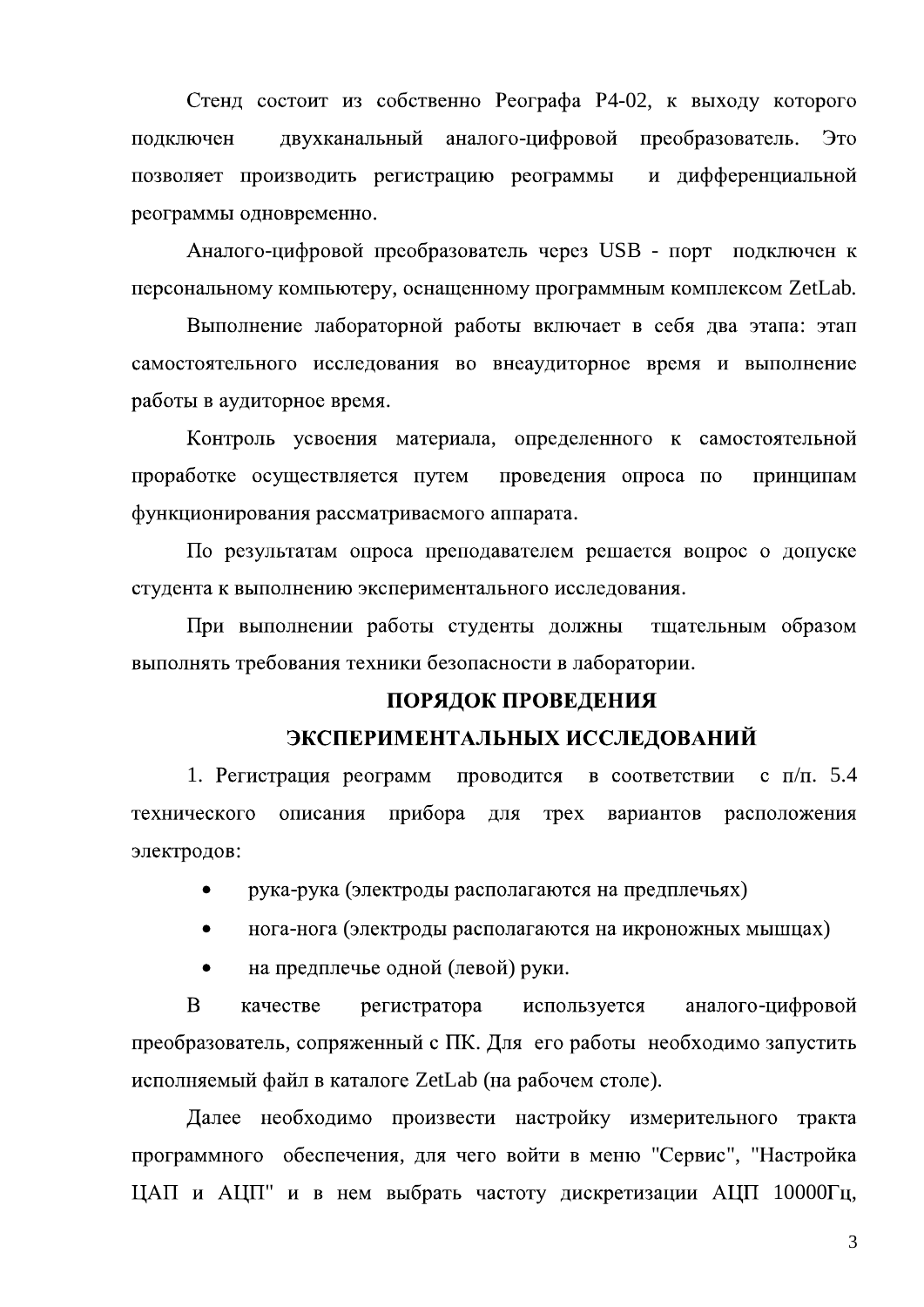синфазных каналов - 2. Далее, перейдя в пункт количество меню " Отображение" – "Осциллограф" получить на экране двуканальный виртуальный осциллограф.

В верхнем (первом) канале при помощи правой кнопки мыши (touchpad) выбрать "Сигнал 1" а в нижнем (втором) "Сигнал 2", при этом диаграмма сигнала 1 будет соответствовать реограмме, а диаграмма сигнала  $2 - \mu$ ифференциальной реограмме.

Далее необходимо установить время регистрации сигналов = 5 с, а полосу пропускания выбрать из раскрывающегося пункта меню  $100\Gamma$ ц.

После этого необходимо произвести калибровку измерительного тракта, для чего нажать кнопку "Калибровка" " $\nabla$ " на передней панели реографа и получить на экране виртуального осциллографа диаграмму калибровочного сигнала с частотой 1,59 Гц и амплитудой 0,1 Ом. (для нормальной и дифференциальной реограмм).

При получении устойчивой картины синусоидального сигнала по обоим каналам при помощи управления виртуальными усилителями сигнала ("клики" "мышкой" слева от оси ординат по стрелкам  $\updownarrow$  и ( $\downarrow \uparrow$ )) необходимо произвести архивацию калибровочных сигналов путем нажатия кнопки "Запись" и указания имени файла (например, Калибровка 2012.\*\*\*).

Собственно регистрация реограмм производится согласно методике работы с прибором  $\pi/\pi$  5.4…5.5.

При регистрации пациент (доброволец) должен находиться  $\mathbf{B}$ расслабленном состоянии, возможности избегая  $\Pi$ <sup>O</sup> перемещений конечностей, на время записи задержать дыхание и ни в коем случае не смотреть на экран ПК.

В процессе регистрации необходимо измерение расстояния между потенциальными электродами [см] и постоянная составляющая импеданса [Ом], отсчитываемая по показаниям встроенного цифрового индикатора.

пациента необходимо Реограмму каждого сохранить под  $er$ уникальным именем.

4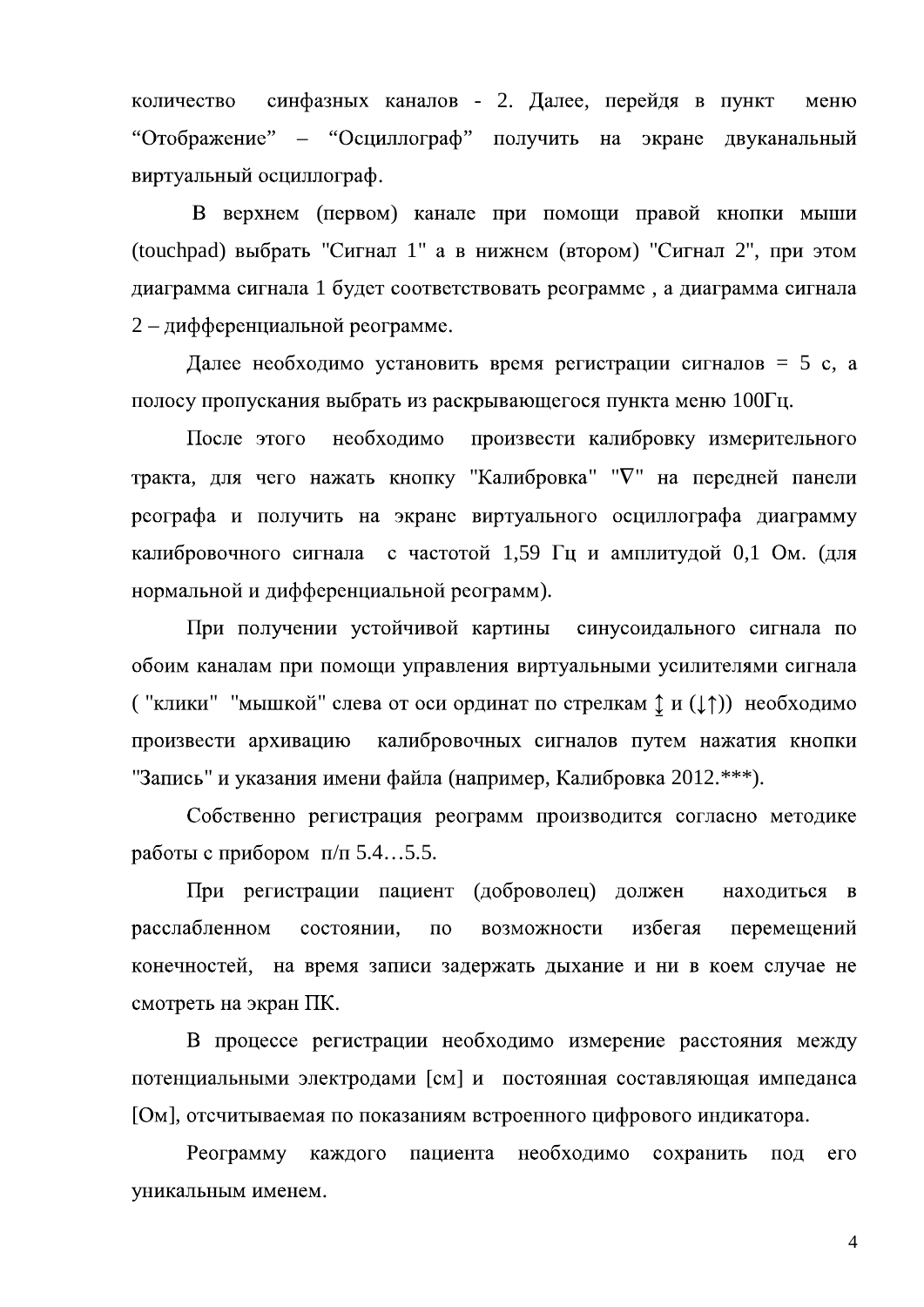## 2. ПОРЯДОК ВВОДА РЕЗУЛЬТАТОВ ИССЛЕДОВАНИЯ **B HAKET MATHCAD**

Обработка и представления результатов может быть осуществлена различными средствами, при помощи различных математических пакетов.

Рассмотрим ввод результатов в виде файлов данных в пакет Mathcad.

Для этого необходима некоторая предварительная обработка данных, полученных при помощи пакета ZetLab.

Обработка заключается в последовательном файлов ОТКРЫТИИ регистрации при помощи "Блокнота Windows", удаления всей буквенной "шапки", предшествующей цифровым данным ( 3 столбца: аргументреограмма-диф.реограмма) и записи результата в виде текстового файла с расширением \*.txt.

Далее, запустив программу Mathcad, открыть программу "Шаблон" и заменить в ней файлы записей на файлы реограмм пациентов (А) и файл калибровки (С)

При этом Mathcad получает доступ к элементам массива  $AI_{i,i}$ , где *i*- это номер строки  $(1...n)$ , *j*-номер столбца  $(0...1)$ .

Далее необходимо ввести переменную аргумент  $i=1...500$ , Целесообразно разместить на одном листе два графика информативных сигналов и один калибровочный, а на другом - один - реограммы, другой калибровочный для дальнейшего расчета.

5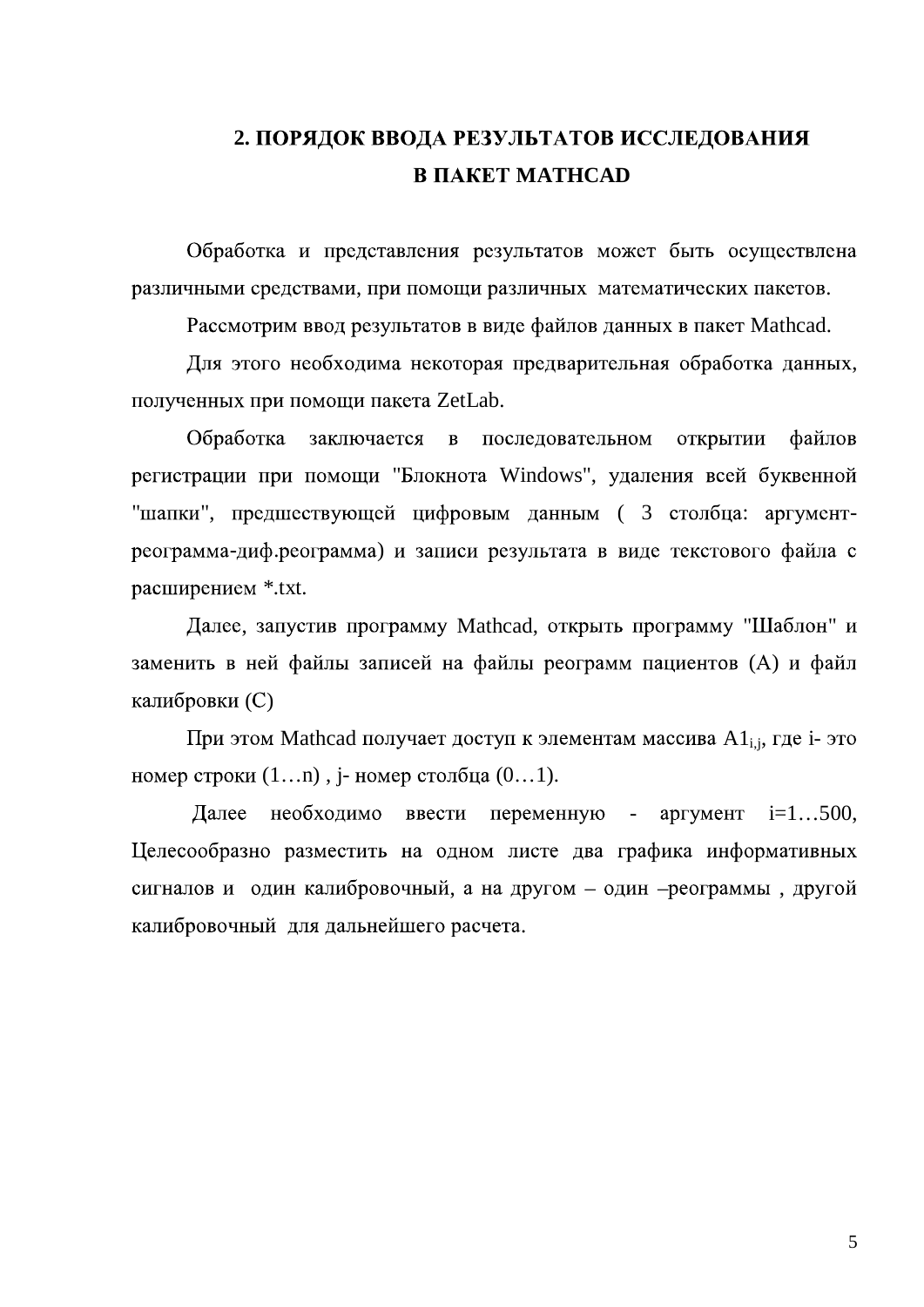# 3. ПРЕДВАРИТЕЛЬНАЯ ОБРАБОТКА РЕЗУЛЬТАТОВ ИССЛЕДОВАНИЕ И ВЫЧИСЛЕНИЯ РЯДА РЕОГРАФИЧЕСКИХ **ПОКАЗАТЕЛЕЙ**

Процедура обработки проводится в соответствии с рекомендациями на стр.26-27 описания; при этом для всех вариантов регистрации определяются следующие величины:

- Амплитуда А2 в мВ и Ом  $\bullet$
- Реографический индекс
- амплитудно-частотный показатель
- амплитуда диастолической волны
- уровень инцизуры
- время максимального систолического наполнения сосудов (с)
- время быстрого кровенаполнения (с)
- время медленного кровенаполнения (с)
- длительность нисходящей части реограммы
- максимальная скорость быстрого кровенаполнения
- средняя скорость медленного кровенаполнения

Величина ударного объема крови  $\Delta V$  – для этого необходимо измерение расстояния между потенциальными электродами в см. и постоянная составляющая импеданса, отсчитываемая по показаниям цифрового встроенного индикатора. Величина удельного сопротивления крови может быть принята равной  $p=105$  ом\*см.

Данные необходимо свести в таблицу, дополнив ее графиками полученных реограмм.